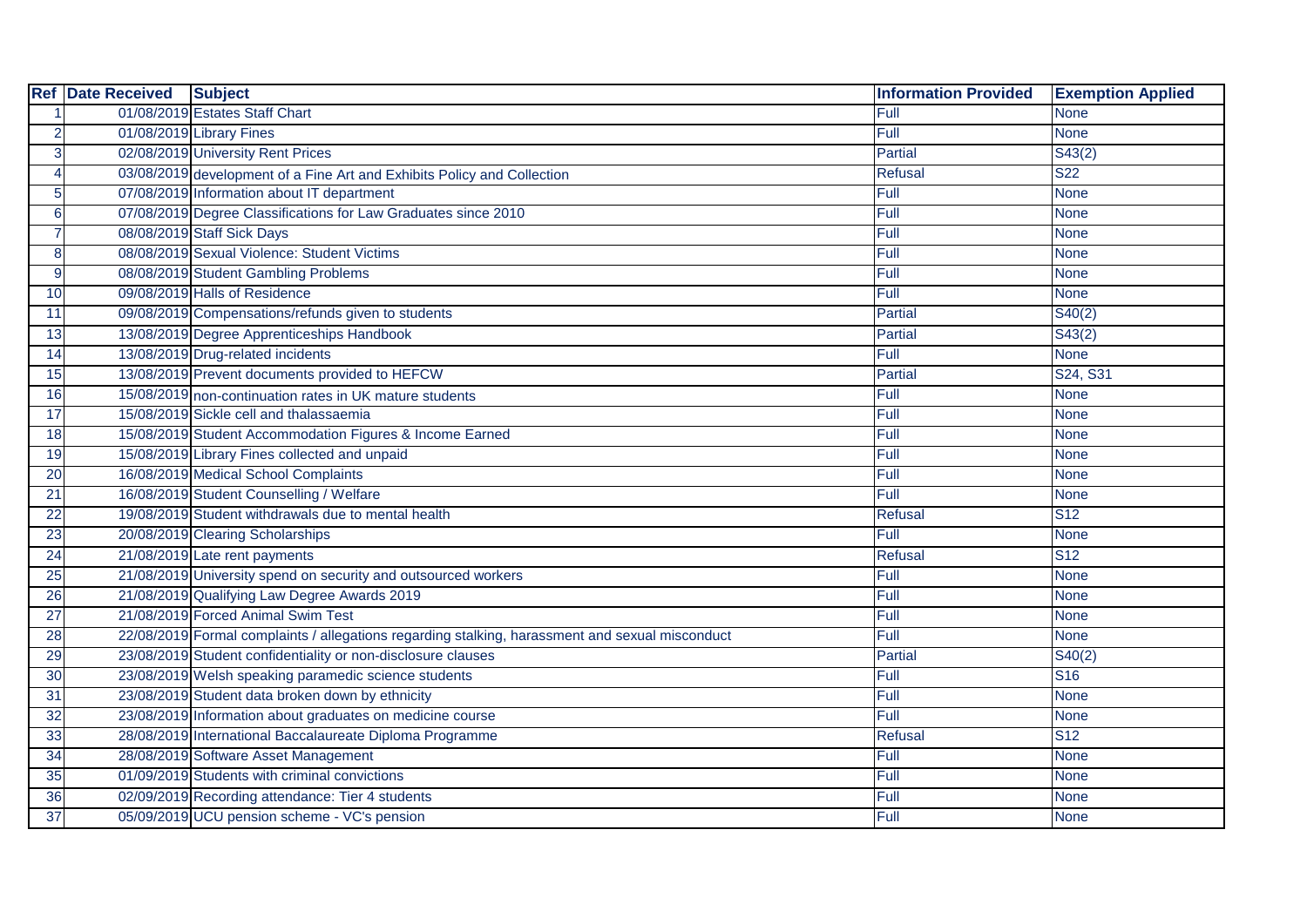| 38 | 06/09/2019 Geography department teaching contracts                        | <b>Refusal</b> | $\overline{\text{S}12}$           |
|----|---------------------------------------------------------------------------|----------------|-----------------------------------|
| 39 | 07/09/2019 Clearing spend                                                 | Refusal        | S43(2)                            |
| 40 | 07/09/2019 Animal Testing                                                 | Partial        | S38(1)(b)                         |
| 41 | 04/09/2019 Sexual Violence: Student Victims                               | Full           | <b>None</b>                       |
| 42 | 10/09/2019 Allied Health Degree Programmes                                | Full           | <b>None</b>                       |
| 43 | 10/09/2019 Staff Training - Harassment/Abuse                              | Full           | <b>None</b>                       |
| 44 | 10/09/2019 Mental Health First Aid Training                               | Full           | <b>None</b>                       |
| 45 | 11/09/2019 Staff/Student Carers                                           | Full           | <b>None</b>                       |
| 46 | 13/09/2019 Decolonising the curriculum                                    | Full           | <b>None</b>                       |
| 47 | 13/09/2019 Students from EEA countries                                    | Full           | <b>None</b>                       |
| 48 | 15/09/2019 Fixed Term Contracts                                           | <b>Refusal</b> | S <sub>12</sub> , S <sub>16</sub> |
| 50 | 20/09/2019 Data for Graduate Entry Medicine                               | <b>Refusal</b> | $\overline{\text{S}12}$           |
| 52 | 20/09/2019 Composition of student body (BAME)                             | Full           | <b>None</b>                       |
| 54 | 26/09/2019 Building Safety                                                | Full           | <b>None</b>                       |
| 55 | 28/09/2019 Academic Journal Costs                                         | Full           | <b>None</b>                       |
| 56 | 28/09/2019 IT security team                                               | Full           | <b>None</b>                       |
| 59 | 01/10/2019 Swansea Uni graduates at Magic Circle law firms                | Full           | <b>None</b>                       |
| 60 | 04/10/2019 Medical Student Numbers                                        | <b>Partial</b> | S40(2)                            |
| 61 | 06/10/2019 Cheating in examinations                                       | Full           | <b>None</b>                       |
| 62 | 07/10/2019 GDPR Record of processing activity                             | Partial        | S <sub>22</sub>                   |
| 63 | 09/10/2019 Assault on lecturers                                           | Partial        | S40(2)                            |
| 64 | 10/10/2019 Allied Health Degree Programmes                                | Full           | <b>None</b>                       |
| 65 | 11/10/2019 Spend against electrical suppliers                             | Full           | S <sub>16</sub>                   |
| 66 | 11/10/2019 LGBTQ+ travel policies                                         | Full           | <b>None</b>                       |
| 67 | 13/10/2019 Mental Health First Aid Training                               | Full           | <b>None</b>                       |
| 68 | 15/10/2019 TLA Documents                                                  | Full           | <b>None</b>                       |
| 70 | 16/10/2019 Student Suicides                                               | Full           | <b>None</b>                       |
| 71 | 18/10/2019 Antisemitism complaints                                        | Partial        | S40(2)                            |
| 72 | 20/10/2019 Student Accommodation                                          | Full           | <b>None</b>                       |
| 73 | 20/10/2019 Incidents investigated involving Initiation Ceremonies         | Partial        | S40(2)                            |
| 74 | 20/10/2019 Academic materials flagged as a result of Prevent duty         | Full           | <b>None</b>                       |
| 75 | 21/10/2019 University investment portfolio on 21/10/2019                  | Full           | <b>None</b>                       |
| 76 | 21/10/2019 Environmental footprint                                        | Full           | <b>None</b>                       |
| 77 | 16/10/2019 Bahrain / Arab student numbers                                 | <b>Partial</b> | S40(2)                            |
| 78 | 23/10/2019 Various information about Stage 3 letters of complaint         | <b>Full</b>    | <b>None</b>                       |
| 80 | 23/10/2019 HR department vacancies and demographic profiles of applicants | Partial        | S40(2)                            |
| 81 | 23/10/2019 Fitness to study procedures                                    | Partial        | S40(2)                            |
|    |                                                                           |                |                                   |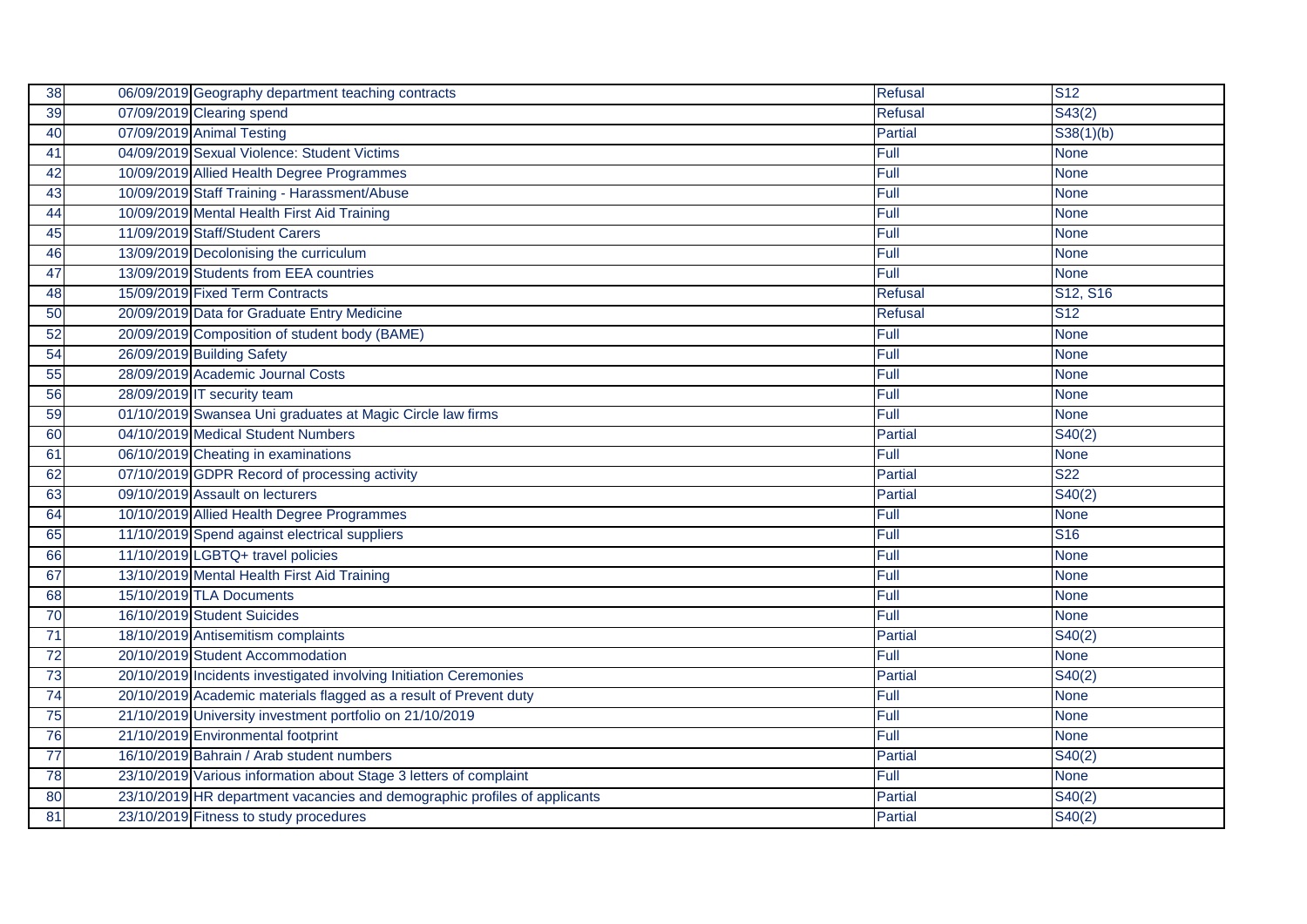| 82  | 25/10/2019 Drug Experiment Spending                                                                    | Full           | <b>None</b>       |
|-----|--------------------------------------------------------------------------------------------------------|----------------|-------------------|
| 83  | 27/10/2019 Complaints by LLB students                                                                  | Full           | <b>None</b>       |
| 84  | 29/10/2019 Ambulance callouts                                                                          | Full           | <b>None</b>       |
| 85  | 30/10/2019 Lecturers and academic staff directly and not directly employed by the University           | <b>Refusal</b> | <b>S12</b>        |
| 86  | 30/10/2019 Lecturers and academic staff employed by subsidiary company                                 | Full           | <b>None</b>       |
| 87  | 30/10/2019 Cleaning Services and Security Services Tender                                              | Partial        | S43(2), S40(2)    |
| 88  | 01/11/2019 Investigating officers training for staff looking into student complaints                   | Partial        | S40(2)            |
| 89  | 01/11/2019 EU academic staff                                                                           | Full           | <b>None</b>       |
| 90  | 04/11/2019 University Hate Speech                                                                      | Partial        | S40(2), S38(1)(b) |
| 91  | 05/11/2019 BME Counsellors 2019/20                                                                     | Full           | <b>None</b>       |
| 92  | 05/11/2019 Media and Communications students                                                           | Full           | <b>None</b>       |
| 93  | 07/11/2019 Singleton Park development                                                                  | Full           | <b>None</b>       |
| 94  | 07/11/2019 ICT Service Desk                                                                            | Full           | <b>None</b>       |
| 95  | 12/11/2019 Student Population                                                                          | Full           | <b>None</b>       |
| 96  | 13/11/2019 Information Technology                                                                      | Full           | <b>None</b>       |
|     | Communications between University staff and staff representing the Embassy of the People's Republic of |                |                   |
| 97  | 13/11/2019 China in the UK or (II) the Government of the People's Republic of China                    | Refusal        | S12, S16          |
| 98  | 14/11/2019 Information about dyslexic students                                                         | Full           | <b>None</b>       |
| 99  | 15/11/2019 Information about SIRO, DPO, IAO, Cyber Security                                            | Partial        | S31(1)(a)         |
| 100 | 15/11/2019 Students accused of cheating on coursework / exams                                          | Full           | <b>None</b>       |
| 101 | 18/11/2019 IT Service Management                                                                       | Full           | <b>None</b>       |
| 103 | 20/11/2019 Wellbeing Spend                                                                             | Full           | <b>None</b>       |
| 104 | 21/11/2019 Misconduct regulations and disciplinary proceedings                                         | Full           | <b>None</b>       |
| 106 | 24/11/2019 Use of personal devices for work activity                                                   | Full           | <b>None</b>       |
| 107 | 25/11/2019 students living and studying on Bay campus                                                  | Full           | <b>None</b>       |
| 108 | 25/11/2019 Information about medical courses application process and applicant data                    | Partial        | S <sub>21</sub>   |
| 109 | 26/11/2019 2019-20 admission statistics (Postgraduate Taught)                                          | Partial        | S40(2)            |
| 110 | 26/11/2019 Deposits paid for accommodation                                                             | Full           | <b>None</b>       |
| 111 | 26/11/2019 Mental health and careers counselling                                                       | <b>Partial</b> | S40(2)            |
| 112 | 26/11/2019 Domestic and international trips by flight                                                  | Refusal        | S12, S16          |
| 113 | 27/11/2019 Remuneration Survey                                                                         | Full           | <b>None</b>       |
| 114 | 27/11/2019 Maternity Benefits                                                                          | Refusal        | S12, S16          |
| 115 | 29/11/2019 Digital Data Storage and other IT info                                                      | Full           | <b>None</b>       |
| 116 | 03/12/2019 Complaints of sexual assault                                                                | Full           | <b>None</b>       |
| 117 | 04/12/2019 School of Medicine, MBBS Curriculum                                                         | Full           | <b>None</b>       |
| 118 | 05/12/2019 IT Contractor Spend by agency and organisation chart                                        | Full           | <b>None</b>       |
| 119 | 07/12/2019 Website Accessibility Disproportionate Burden                                               | <b>Full</b>    | <b>S16</b>        |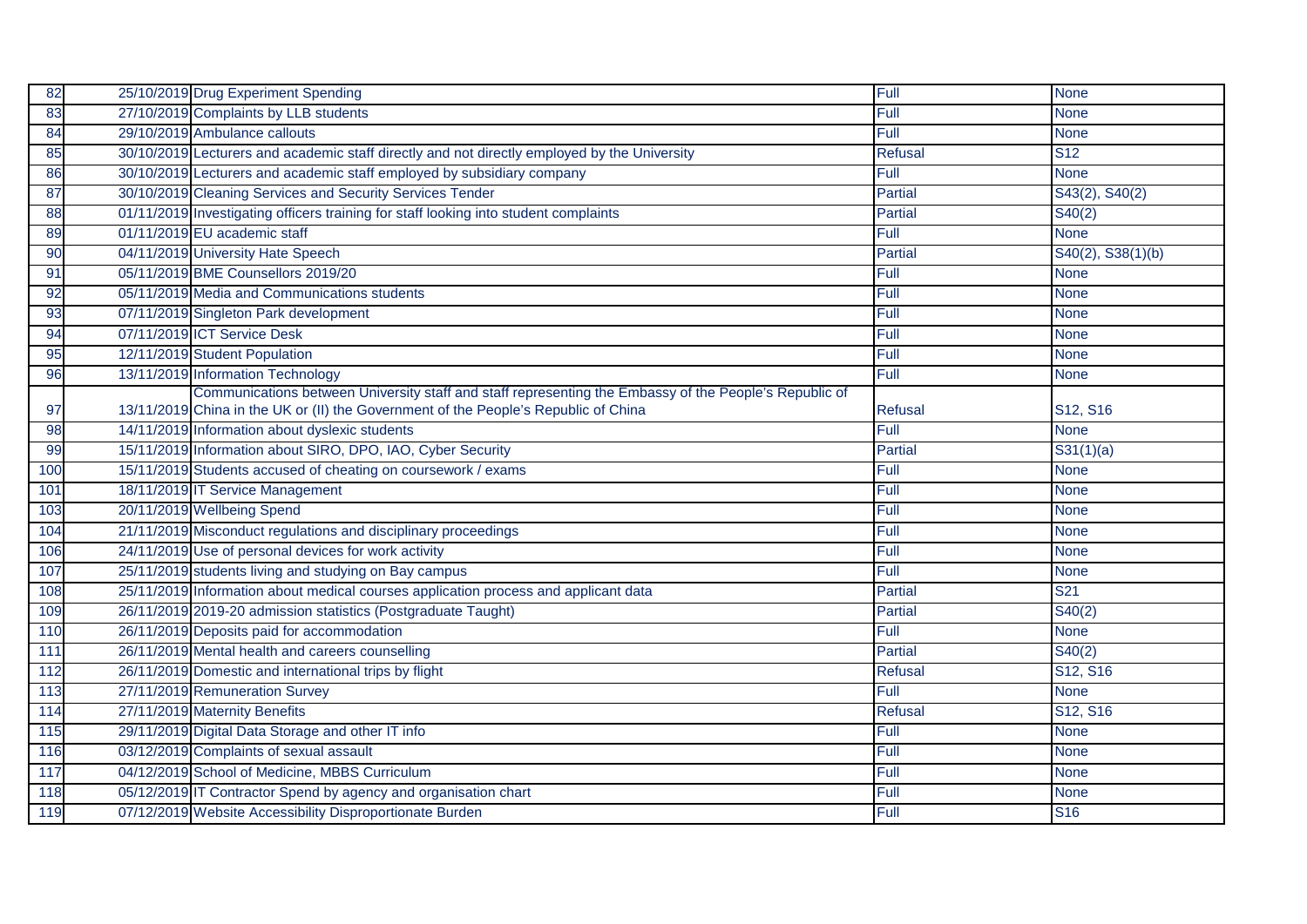| 120 | 09/12/2019 Computer Systems                                                                                   | Full           | <b>None</b>                       |
|-----|---------------------------------------------------------------------------------------------------------------|----------------|-----------------------------------|
| 121 | 11/12/2019 Law Department Buildings                                                                           | Full           | <b>None</b>                       |
| 122 | 12/12/2019 Digital Technium and Fulton House development                                                      | Full           | <b>None</b>                       |
| 123 | 12/12/2019 Student Suicides                                                                                   | Full           | <b>None</b>                       |
| 124 | 12/12/2019 Racism disciplinary action                                                                         | Full           | <b>None</b>                       |
| 125 | 13/12/2019 University policies on gender-based violence, sexual misconduct, violence, bullying and harassment | Full           | <b>None</b>                       |
| 126 | 14/12/2019 Subject Access Requests                                                                            | Full           | $\overline{\text{S}16}$           |
| 127 | 14/12/2019 Staff NDAs                                                                                         | Partial        | S40(2)                            |
| 128 | 16/12/2019 Domestic and international trips by flight                                                         | <b>Refusal</b> | S12, S16                          |
| 130 | 18/12/2019 Telephone Maintenance                                                                              | Full           | <b>None</b>                       |
| 131 | 18/12/2019 Students from Pakistan                                                                             | Full           | <b>None</b>                       |
| 132 | 19/12/2019 University Halls cladding                                                                          | Full           | <b>None</b>                       |
| 133 | 19/12/2019 Incentives for Deferred Entry                                                                      | Full           | <b>None</b>                       |
| 134 | 19/12/2019 Staff Diversity - Medical School                                                                   | Partial        | S40(2)                            |
| 135 | 20/12/2019 BSc Physics, BSc Chemistry, BSc Biology courses                                                    | Full           | <b>None</b>                       |
| 136 | 23/12/2019 Telephony Services                                                                                 | Full           | <b>None</b>                       |
| 137 | 02/01/2020 Spam Emails                                                                                        | <b>Refusal</b> | S <sub>12</sub> , S <sub>16</sub> |
| 138 | 02/01/2020 Information relating to staff numbers, redundancies and wages                                      | Partial        | S40(2)                            |
| 139 | 19/12/2019 Colleague Listening / Employee Surveys                                                             | Full           | <b>None</b>                       |
| 141 | 31/12/2019 student religion / ethnicity data                                                                  | Full           | <b>None</b>                       |
| 142 | 03/01/2020 Facilities Contract Data                                                                           | Full           | <b>None</b>                       |
| 143 | 03/01/2020 Medical School Grading                                                                             | Full           | <b>None</b>                       |
| 144 | 07/01/2020 Cambridge Analytica - negotiation of a contract 2016-17                                            | Full           | <b>None</b>                       |
| 145 | 09/01/2020 EU academic staff                                                                                  | Full           | <b>None</b>                       |
| 146 | 12/01/2020 Communications received by the VC mentioning / referring to Chinese embassy / government           | Partial        | S40, S43                          |
| 147 | 12/01/2020 Medical School Student Data                                                                        | Partial        | S40(2)                            |
| 148 | 13/01/2020 Student Drug Dealing                                                                               | Partial        | S40(2)                            |
| 149 | 10/01/2020 Geography and Geo-Informatics course                                                               | Full           | <b>None</b>                       |
| 150 | 13/01/2020 Medicine Admissions Statistics                                                                     | Full           | <b>None</b>                       |
| 151 | 13/01/2020 Racial Harassment and Racial Violence                                                              | Partial        | S40(2)                            |
| 152 | 13/01/2020 Student Counselling Numbers                                                                        | Full           | <b>None</b>                       |
| 153 | 14/01/2020 Animals used in research and AWERB minutes                                                         | <b>Refusal</b> | S12, S16                          |
| 154 | 14/01/2020 Academic Workload                                                                                  | Full           | <b>None</b>                       |
| 155 | 15/01/2020 Students changing degree course                                                                    | Full           | <b>None</b>                       |
| 156 | 15/01/2020 Information on Spin Out companies                                                                  | Full           | <b>None</b>                       |
| 157 | 16/01/2020 Colonialism and Repatriation                                                                       | Full           | <b>None</b>                       |
| 158 | 16/01/2020 Fax Machines                                                                                       | <b>Full</b>    | <b>None</b>                       |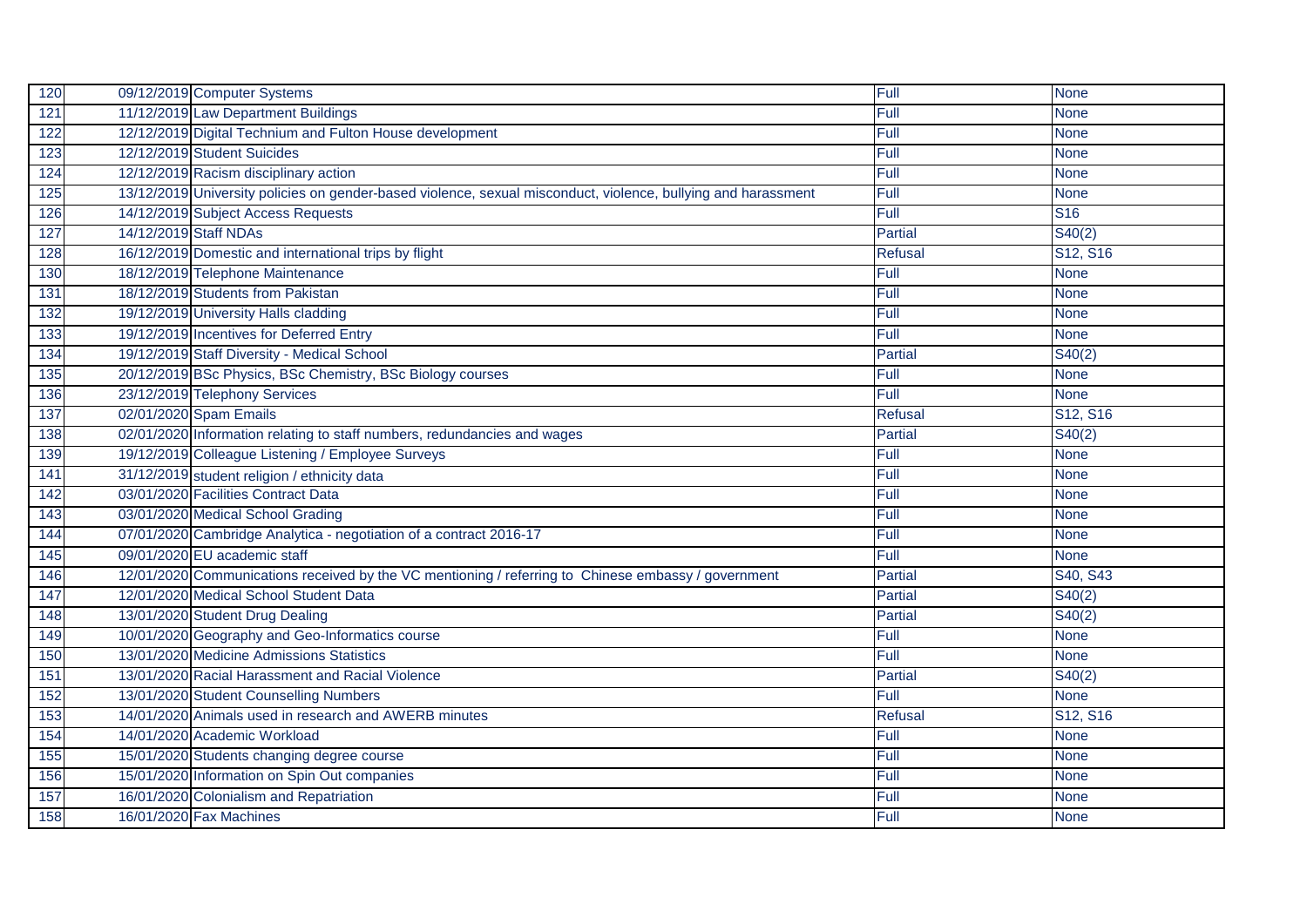| 159 |                 | 20/12/2019 Leavers statistics                                                                       | <b>Refusal</b> | S12, S16                  |
|-----|-----------------|-----------------------------------------------------------------------------------------------------|----------------|---------------------------|
| 160 |                 | 17/01/2020 Chinese Recruitment and influence                                                        | <b>Partial</b> | S43(2)                    |
| 162 |                 | 20/01/2020 Career Services Spend                                                                    | Full           | <b>None</b>               |
| 164 |                 | 21/01/2020 Student Suicide FOI Correspondence                                                       | Full           | <b>None</b>               |
| 165 |                 | 21/01/2020 Austrian Broadcasting Corporation (ORF) investigating CV claim to have Swansea degree    | <b>Refusal</b> | S40(2)                    |
| 166 |                 | 28/01/2020 Hendrefoilan Student Village                                                             | Full           | <b>None</b>               |
| 167 |                 | 28/01/2020 University policies on gender-based violence                                             | Full           | <b>None</b>               |
| 168 |                 | 28/01/2020 Procedures for sexual misconduct / violence                                              | Full           | <b>None</b>               |
| 169 |                 | 28/01/2020 Firewall, Antivirus and Enterprise                                                       | Partial        | S31(1)(a)                 |
| 170 |                 | 30/01/2020 Unauthorised access on University computers or internet network of pornographic websites | Full           | <b>None</b>               |
| 171 |                 | 30/01/2020 Spend on cars for the use of senior staff                                                | Full           | <b>None</b>               |
| 172 |                 | 01/02/2020 LexisNexis and WestLaw subscriptions                                                     | Partial        | S43(2)                    |
| 173 |                 | 03/02/2020 Relationship Disclosures                                                                 | Full           | <b>None</b>               |
| 174 |                 | 06/02/2020 Receipts for expenses claimed by VC                                                      | <b>Partial</b> | S40(2), S38(1)(b), S43(2) |
| 175 |                 | 07/02/2020 Contact Details of certain heads / directors of departments                              | Full           | <b>None</b>               |
| 176 |                 | 07/02/2020 Malware and DNS                                                                          | Full           | <b>None</b>               |
| 177 |                 | 07/02/2020 Estates / Capital Projects Org Chart                                                     | Full           | <b>None</b>               |
| 179 |                 | 07/02/2020 Number of staff applying for and granted redundancy / vs                                 | <b>Refusal</b> | <b>S12</b>                |
| 180 |                 | 08/02/2020 Egypt Centre                                                                             | Full           | <b>None</b>               |
| 181 |                 | 10/02/2020 Cyber Attacks                                                                            | Partial        | S31(1)(a)                 |
| 182 | 10/02/2020 NDAs |                                                                                                     | Full           | <b>None</b>               |
| 183 |                 | 11/02/2020 Prevent Duty                                                                             | Partial        | S24, S31                  |
| 184 |                 | 12/02/2020 Spend on meat produce                                                                    | <b>Refusal</b> | <b>S12</b>                |
| 185 |                 | 12/02/2020 Medical Students placement year                                                          | Full           | <b>None</b>               |
| 186 |                 | 12/02/2020 Student complaints, refunds, NDAs                                                        | Partial        | S40(2)                    |
| 187 |                 | 12/02/2020 Weekend and Distance Learning Courses                                                    | Partial        | S40(2), S38(1)(b), S21    |
| 188 |                 | 17/02/2020 Mobile Phones contract                                                                   | Full           | <b>None</b>               |
| 189 |                 | 17/02/2020 Fines issued in student disciplinary cases                                               | <b>Partial</b> | S40(2)                    |
| 190 |                 | 19/02/2020 Disrupted Studies Policy                                                                 | Full           | <b>None</b>               |
| 191 |                 | 19/02/2020 Nursing Students - Raising Complaints                                                    | Full           | <b>None</b>               |
| 192 |                 | 21/02/2020 Information Technology / Data Centers                                                    | Partial        | <b>S31</b>                |
| 194 |                 | 21/02/2020 Casual Contracts                                                                         | Full           | <b>None</b>               |
| 196 |                 | 24/02/2020 Modules which include of reference "perfectionism".                                      | Full           | <b>None</b>               |
| 197 |                 | 24/02/2020 Food Waste                                                                               | Full           | <b>None</b>               |
| 198 |                 | 25/02/2020 Foundation Year Students                                                                 | Full           | <b>None</b>               |
| 199 |                 | 25/02/2020 Library Fines                                                                            | Full           | <b>None</b>               |
| 200 |                 | 20/02/2020 Internal Review into FOI 166/19-20                                                       | Full           | <b>None</b>               |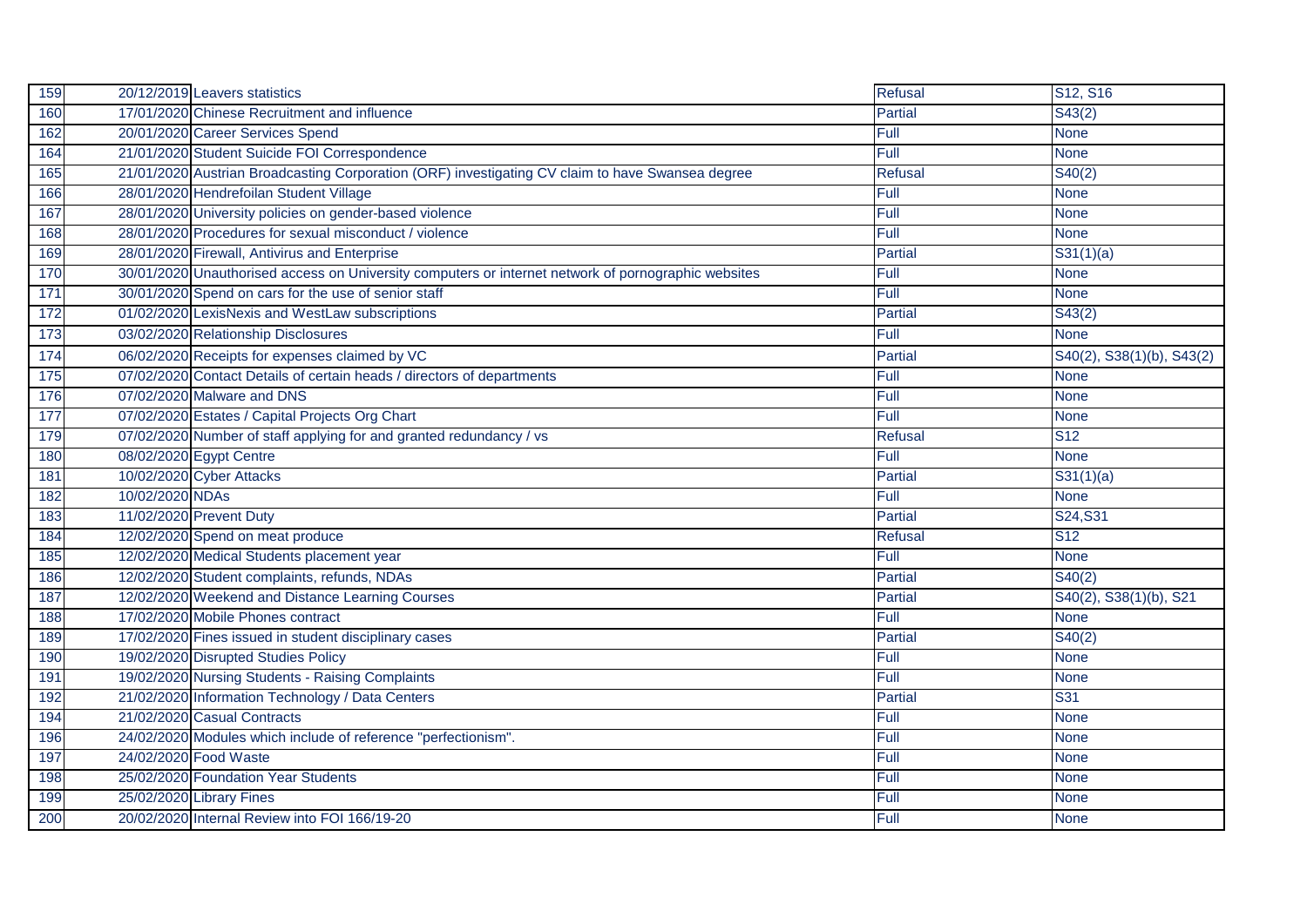| 201 | 29/02/2020 Coronavirus                                                    | Full           | <b>None</b>                       |
|-----|---------------------------------------------------------------------------|----------------|-----------------------------------|
| 202 | 02/03/2020 Sexual misconduct and sex offences                             | Full           | <b>None</b>                       |
| 203 | 02/03/2020 CO2 emissions                                                  | <b>Refusal</b> | S21, S16                          |
| 204 | 03/03/2020 Harassment of academics by students                            | Full           | <b>None</b>                       |
| 205 | 03/03/2020 Mental Health Services                                         | Full           | <b>None</b>                       |
| 206 | 03/03/2020 Glyphosate                                                     | Full           | <b>None</b>                       |
| 207 | 04/03/2020 IT Contractor Spend by agency and organisation chart           | <b>Refusal</b> | S14(2), S16                       |
| 208 | 05/03/2020 Zero Hours Contracts                                           | Partial        | S40(2)                            |
| 209 | 06/03/2020 redundancy/voluntary severance - refined to 179-19/20          | Full           | <b>None</b>                       |
| 210 | 06/03/2020 Marketing Spend on UG courses                                  | <b>Refusal</b> | S <sub>12</sub> , S <sub>16</sub> |
| 211 | 06/03/2020 Law students - assessment adjustments                          | Full           | <b>None</b>                       |
| 212 | 08/03/2020 EU Students                                                    | Partial        | S40(2)                            |
| 213 | 09/03/2020 Links with China                                               | Partial        | S43(2)                            |
| 214 | 10/03/2020 Admissions                                                     | Full           | <b>None</b>                       |
| 215 | 10/03/2020 Graduation Fees                                                | Partial        | S <sub>21</sub>                   |
| 216 | 11/03/2020 Course content - complaince with UK law                        | Full           | <b>None</b>                       |
| 217 | 11/03/2020 Stalking within Universities                                   | Partial        | S40(2)                            |
| 218 | 12/03/2020 Applyboard                                                     | <b>Refusal</b> | S43(2)                            |
| 219 | 12/03/2020 Diversity Information                                          | Full           | <b>None</b>                       |
| 220 | 15/03/2020 Bus Services                                                   | Full           | <b>None</b>                       |
| 221 | 16/03/2020 Researchers                                                    | Full           | <b>None</b>                       |
| 222 | 16/03/2020 Cyber Security                                                 | <b>Refusal</b> | S <sub>12</sub> , S <sub>16</sub> |
| 223 | 22/03/2020 Committee Composition                                          | Full           | <b>None</b>                       |
| 228 | 02/04/2020 Onsite Parking System                                          | Full           | <b>None</b>                       |
| 229 | 05/04/2020 Undergraduate Medicine Course                                  | Full           | <b>None</b>                       |
| 230 | 09/04/2020 Academic Misconduct                                            | Full           | <b>None</b>                       |
| 231 | 12/04/2020 Proof of award, academic transcript and full time student      | refusal        | $\overline{\text{S}12}$           |
| 232 | 14/04/2020 Modules which include or reference "Education Policy"          | Full           | <b>None</b>                       |
| 233 | 07/04/2020 Swansea University staff research published on PubMed database | Full           | <b>None</b>                       |
| 235 | 21/04/2020 IT 3rd party suppliers                                         | Full           | <b>None</b>                       |
| 236 | 26/04/2020 Loan Overpayment Statistics                                    | Full           | <b>None</b>                       |
| 237 | 26/04/2020 LBGT+ Students Stats                                           | Partial        | S40(2)                            |
| 238 | 28/04/2020 Medical School Teaching                                        | Full           | <b>None</b>                       |
| 239 | 30/04/2020 Head of Pastoral care / Student wellbeing                      | Full           | <b>None</b>                       |
| 240 | 28/04/2020 University funds, shares and investments                       | Full           | <b>None</b>                       |
| 241 | 03/05/2020 impact of term-time employment on students at UK universities. | Full           | <b>None</b>                       |
| 242 | 06/05/2020 number of students enrolled                                    | <b>Full</b>    | None                              |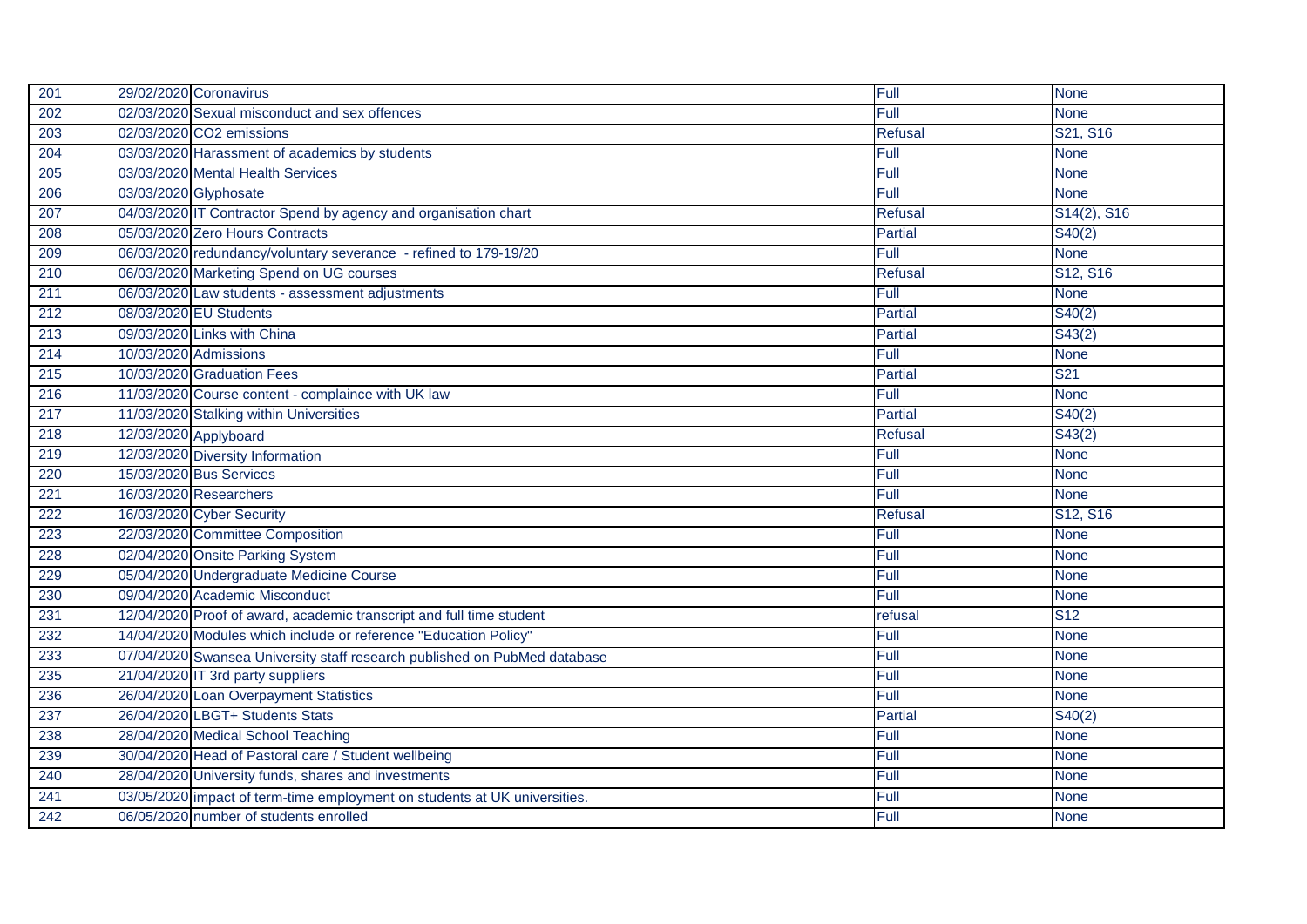| 243 | 05/05/2020 Sexual Misconduct Hearings                                                                        | Partial        | S40(2)                            |
|-----|--------------------------------------------------------------------------------------------------------------|----------------|-----------------------------------|
| 244 | 11/05/2020 Grade distributions                                                                               | <b>Partial</b> | S40(2)                            |
| 245 | 12/05/2020 Gradutation tender process                                                                        | Full           | <b>None</b>                       |
| 246 | 14/05/2020 Student Suicide and Mental Health                                                                 | Full           | <b>None</b>                       |
| 247 | 19/05/2020 Tidal Lagoon Decommissioning Programme                                                            | Full           | <b>None</b>                       |
| 248 | 19/05/2020 Security issues of cloud computing                                                                | Full           | <b>None</b>                       |
| 249 | 22/05/2020 E-learning and plagiarism software                                                                | Full           | <b>None</b>                       |
| 250 | 27/05/2020 IG and RM Policies, records management staff and the administration of student admissions records | Full           | <b>None</b>                       |
| 251 | 27/05/2020 Staff, student and visitor spend                                                                  | Full           | <b>None</b>                       |
| 252 | 28/05/2020 Enterprise Application                                                                            | Full           | <b>None</b>                       |
| 253 | 28/05/2020 Staff financial settlements                                                                       | Partial        | S40(2)                            |
| 254 | 01/06/2020 Furloughs, redundancy, contract renewal                                                           | Full           | <b>None</b>                       |
| 255 | 02/06/2020 Student social media monitoring                                                                   | Full           | <b>None</b>                       |
| 256 | 04/06/2020 termination of contracts and potential redundancie                                                | Full           | <b>None</b>                       |
| 257 | 08/06/2020 Cyber Security                                                                                    | Full           | <b>None</b>                       |
| 258 | 10/06/2020 BAME staff in STEM departments                                                                    | withdrawn      | <b>None</b>                       |
| 259 | 16/06/2020 Recruitment Agencies                                                                              | <b>Refusal</b> | S12, S16                          |
| 260 | 17/06/2020 University finances                                                                               | <b>Partial</b> | S43(2)                            |
| 262 | 19/06/2020 Entry grades for Classics, Ancient History and Egyptology                                         | Refusal        | S43(2), S40(2)                    |
| 263 | 26/06/2020 Marketing budget for international students and international office                              | Partial        | S43(2)                            |
| 264 | 26/06/2020 Urology teaching in medical school                                                                | Partial        | S38(1)(b), S40(2)                 |
| 265 | 26/06/2020 Disabled students allowance                                                                       | Full           | <b>None</b>                       |
| 266 | 27/06/2020 Undergraduate drop out rate due to Coronavirus                                                    | <b>FUII</b>    | <b>None</b>                       |
| 267 | 29/06/2020 Social Media Policy                                                                               | Full           | <b>None</b>                       |
| 268 | 29/06/2020 Ransomware                                                                                        | <b>Refusal</b> | S31(1)(a)                         |
| 269 | 29/06/2020 Cybersecurity                                                                                     | Partial        | S31(1)(a)                         |
| 270 | 30/06/2020 honorary titles awarded to Cwm Taf Morgannwg University Health Board staff                        | <b>Refusal</b> | <b>S12</b>                        |
| 271 | 01/07/2020 Racism in higher education                                                                        | Full           | <b>None</b>                       |
| 272 | 02/07/2020 Non Disclosure Agreements                                                                         | Full           | <b>None</b>                       |
| 273 | 02/07/2020 Facilities Contract Data                                                                          | Full           | <b>None</b>                       |
| 274 | 03/07/2020 Remuneration                                                                                      | Partial        | S40(2), S43(2)                    |
| 275 | 07/07/2020 BAME Staff                                                                                        | Partial        | S40(2)                            |
| 276 | 08/07/2020 Old technology                                                                                    | Full           | <b>None</b>                       |
| 279 | 09/07/2020 Antisemitism                                                                                      | Full           | <b>None</b>                       |
| 280 | 10/07/2020 Antisemitism                                                                                      | Full           | <b>None</b>                       |
| 281 | 13/07/2020 Sexual Assault                                                                                    | <b>Partial</b> | S40(2)                            |
| 282 | 17/07/2020 Racial Trauma                                                                                     | refusal        | S <sub>12</sub> , S <sub>16</sub> |